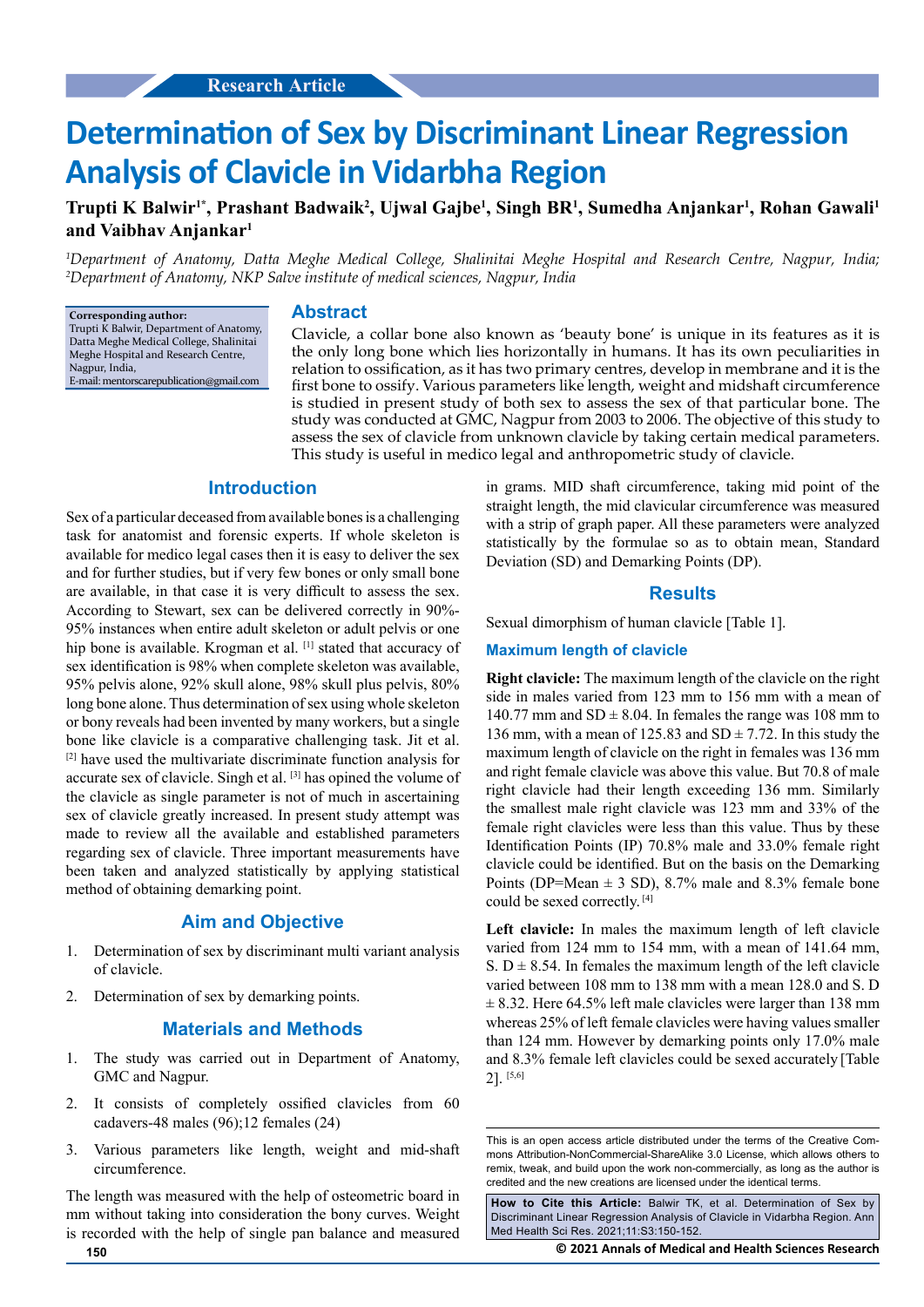### **Weight of the clavicle**

**Right clavicle:** In males on right side the weight of the clavicle ranged from 11 gm to 25.7 gm with a mean of 18.04 gm and SD  $\pm$  3.47, whereas in that of females ranged from 10.2 gm to 17.3 gm with a mean of 12.93 gm and  $SD \pm 2.51$ . Here 58.3% of right male clavicle showed the weight to be more than 17.3 gm while 11.0% of right female clavicles showed weight to be less than 11 gm, However by demarking points only 25% male and none of the female right clavicle could be identified.

**Left clavicle:** The weight of the clavicle on the left in males varied from 12 gm to 25 gm with mean of 18.28 gm and SD  $\pm$ 3.55, whereas in that of females varied from 9.0 gm to 16.3 gm with an average of 12.3 gm and  $SD \pm 2.49$ . Here 58.3% of left male clavicle showed weight more than 16.3 gm, while 41.67% of the left female clavicles showed weight to be less than 12.2 gm. However by demarking points only 29.1% of male and none of the female left clavicles could be identified by the method.

#### **Mid-clavicular circumference**

**Right Clavicle:** In males on right side the mid-clavicular circumference ranged from 28 mm to 42 mm with mean of 34.52 mm and  $SD \pm 3.42$ , whereas that of female ranged from 24 m to 34 m with mean of 28.25 mm and  $SD \pm 2.83$ . Here 50.0% of right male clavicle showed the circumference to be more than 34 mm. While 58.33% of right female clavicles showed the circumference to be less than 28 mm. However by demarking points only 39.6% male and 8.3% o the female right clavicles could be identified.

**Left Clavicle:** The mid-clavicular circumference on left in males varied from 29 mm to 49 mm with a mean of 34.6 mm and  $SD \pm 3.95$ , whereas in that of female varied from 25 mm

| Table 2: Table showing measurements of weight of clavicle. |                |           |            |              |  |  |
|------------------------------------------------------------|----------------|-----------|------------|--------------|--|--|
| <b>Detailed</b>                                            | Right          |           | Left       |              |  |  |
| measurements                                               | Male<br>Female |           | Male       | Female       |  |  |
| No of bones                                                | 48             | 12        | 48         | 12           |  |  |
| Range                                                      | $11.0 - 25.7$  | 10.2-17.3 | 12.2-25.9  | $9.0 - 16.3$ |  |  |
| Mean                                                       | 18.04          | 12.93     | 18.28      | 12.3         |  |  |
| <b>SD</b>                                                  | 3.47           | 2.51      | 3.55       | 2.49         |  |  |
| IP                                                         | >17.3          | < 110     | < 16.3     | < 12.2       |  |  |
| % of identified<br>bones                                   | 50.3           | 41.67     | 31.25      | 50           |  |  |
| Calculated range                                           | 7.63-28.45     | 5.4-20.46 | 7.63-28.93 | 4.83-19.77   |  |  |
| DP                                                         | >20.46         | 27.63     | >19.7      | 27.63        |  |  |
| % beyond DP                                                | 25             | Nil       | 29.1       | Nil          |  |  |

#### **Table 1: Showing measurements of length of clavicle.**

to 33 mm with an average of 24.79 and  $SD \pm 2.62$ . Here 60.4% of left male clavicles showed the mid-clavicular circumference to be more than 33 mm. While 75% of left female clavicles showed the circumference to be less than 29 mm. However by demarking points 50.0% of male and none of female left clavicles could be identified by this method [7-9] [Table 3].

## **Discussion**

The study consisted of 96 male and 24 female clavicles belonging to the dissection hall cadavers. Different measurements of various parameters were taken to determine the sexual dimorphism. Jit

| <b>Table</b><br>Table<br>$3 -$<br>circumference. | showing            | measurements | of            | mid-clavicular |  |
|--------------------------------------------------|--------------------|--------------|---------------|----------------|--|
| <b>Detailed</b><br>measurements                  | Right              |              |               | Left           |  |
|                                                  | Male               | Female       | Male          | Female         |  |
| No. of bones                                     | 48                 | 12           | 48            | 12             |  |
| Range                                            | 28-42              | 24-34        | 29-49         | 25-33          |  |
| Mean                                             | 34.52              | 28.25        | 34.6          | 27.79          |  |
| SD                                               | 3.42               | 2.83         | 3.95          | 2.62           |  |
| IP                                               | >34                | $28$         | >33           | 29             |  |
| % of identified<br>bones                         | 50                 | 58.33        | 60.4          | 75             |  |
| Calculated range                                 | $24.20 -$<br>44.91 | 19.75-36.74  | $22.7 - 46.4$ | 19.9-35.6      |  |
| DP                                               | >36.74             | 24.21        | >35.6         | 22.7           |  |
| % beyond DP                                      | 39.6               | 8.3          | 50            | Nil            |  |

# **STATISTICAL FORMULAE FOR CALCULATION**

 $\div$  **Demarking point**  $\longrightarrow$  **= Mean + 3 S.D.** 

**Figure 1**: Statistical formulae for calculations.

| able 1. Showing measurements or length or clavicle. |               |               |               |               |  |  |
|-----------------------------------------------------|---------------|---------------|---------------|---------------|--|--|
| <b>Detailed measurements</b>                        | Right         |               | Left          |               |  |  |
|                                                     | Male          | Female        | Male          | Female        |  |  |
| No. of bones                                        | 48            | 12            | 48            | 12            |  |  |
| Range                                               | 123-156       | 108-136       | 124-154       | 108-138       |  |  |
| Mean                                                | 140.77        | 125.83        | 142           | 128           |  |  |
| SD.                                                 | 8.04          | 7.72          | 8.54          | 8.32          |  |  |
| IP                                                  | >136          | < 123         | < 138         | < 124         |  |  |
| % of identified bones                               | 70.8          | 33            | 64.5          | 25            |  |  |
| Calculated range                                    | 116.65-164.89 | 102.67-148.99 | 116.62-168.00 | 102.49-152.35 |  |  |
| DP                                                  | >148.99       | < 116.65      | >152.5        | < 117.0       |  |  |
| % beyond DP                                         | 8.7           | 8.3           | 16.67         | 8.3           |  |  |